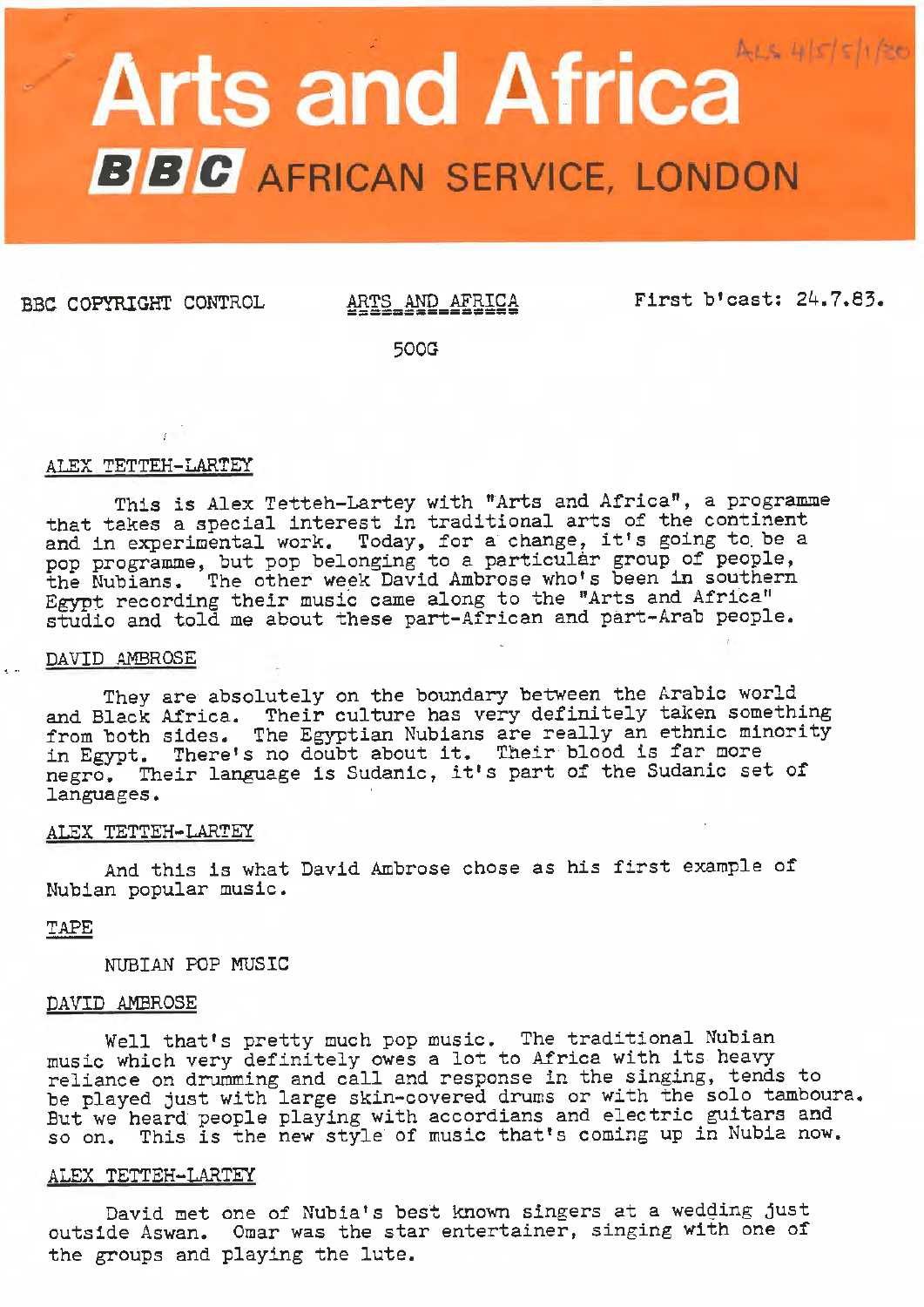# TAPE

# WEDDING MUSIC

## ALEX TETTEH-LARTEY

Well what does he look like?

#### DAVID AMBROSE

Well he's a big man, he's got a frizzy afro hairstyle. He wears pretty smart clothes.

#### ALEX TETTEH-LARTEY

When you talk about smart clothes, what sort of clothes? Flowing gowns?

## DAVID AMBROSE

No, no western clothes. This was very noticeable, in fact. Everybody else at the wedding was wearing traditional southern Egyptian gowns and the Nubians were wearing their long white galabeyas. Omar was almost alone in wearing western style clothes. galabeyas. Omar was almost alone in wearing western style clotnes.<br>It's quite significant because he does spend quite a lot of time in Cairo. I think that that is where he makes most of his money.

#### ALEX TETTEH-LARTEY

You talk about a wealthy Nubian pop star. How wealthy is he?<br> What do you mean by-wealthy as compared with a pop star in Britain?

#### DAVID AMBROSE

It definitely doesn't compare to the excess that we associate with wealthy western pop stars, that's for sure. Omar is unusual and in some ways wealthy becauce he is a professional musician. But he works hard at that and he does do a lot of live\_ performances. He is often to be found performing on a Thursday night, the traditional Muslim wedding night. In addition he performs in the Nubian clubs in Cairo, quite often on a Friday or Saturday night. But he doesn't<br>have wonderful houses, enormous cars and the rest of it. It's only have wonderful houses, enormous cars and the rest of it. by comparison to his fellow Nubians that he has obviously got a little more money. · I think that as in many countries, there's very little control over the records that are made. He records in Cairo little control over the records that are made. He records in Cairo in the recording studios and in fact I know that a lot of his admirers in Aswan have great difficulty getting hold of his tapes. They're snapped up by the Nubian community in Cairo and they never They're snapped up by the Nublan community in Cairo and they never<br>make it down to Aswan. I know that in Aswan, because it's difficult for Omar's fans to find the recordings that he makes in Cairo, they make their own. They bootleg his tapes. For instance it's absolutely common practice for everyone to have a cassette recorder and to take it along to religious festivals, weddings, wherever there's music,<br>people are there with small tape recorders recording it, and nobody minds. But what happens afterwards is that people get these tapes copied and put them out for sale. This was certainly happening in the case of Omar. I was told that there were 15 different bootleg tapes of Omar's music in all the cassette stalls in Aswan. You could go in and order whichever one you wanted whether it was number one or number fifteen and Omar himself doesn't get a penny. But it does illustrate how popular he is and how people want to hear his music.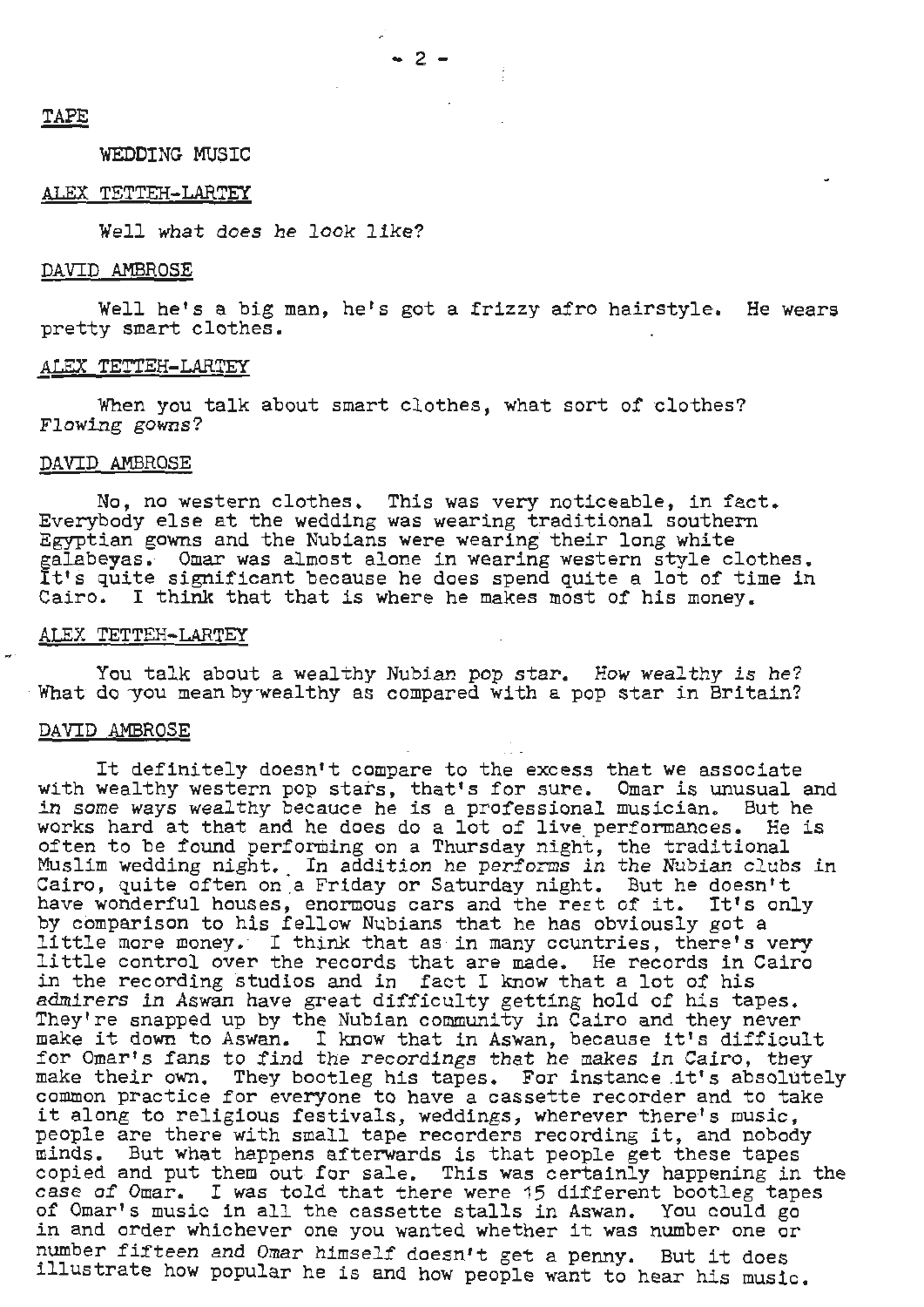## NUBIAN MUSIC

## DAVID AMBROSE

That was a song that Omar wrote or at least made popular. It's based on a traditional song. That would probably have been recorded at a private party. But people sing these songs on the boats on the Nile, the boatman will be bringing his boat home in the evening between<br>the banks of the Nile and you can hear him singing this song. You'll the banks of the Nile and you can hear him singing this song. hear them at religious festivals, on the streets when people are<br>estting ready for wedding parties on Thursday night. The whole town near them at refigreds festivitie, on the series military properties town comes alive with people going off to weddings. And I even heard similar quite modern Nubian pop songs being sung at schools. went to see some school children performing in a large school<br>concert in Asmah which is quite a long way to the north. I mean we're went to see some school children performing in a large concert in Asmah which is quite a long way to the north. I mean we're concert in Asman which is quite a long way to the nor on. I meen we really out of Nubia by that time. But there is a very small Nubian<br>community living even there. And when they were asked if they'd sing<br>something for the school concert, they chose to sing a Nubian pop something for the school concert, they chose to sing a Nubian pop song.

## TAPE

NUBIAN POP SONG SUNG BY SCHOOL CHILDREN

# ALEX TETTEH-LARTEY

Does this popularity extend beyond the boundaries of New Nubia?

#### DAVID AMBROSE

Well it does but I think it only goes where the Nubians go. I think this is the answer. The Nubians are proud of their culture as<br>I said before and most of them are keen to hang on to it. Some are I said before and most of them are keen to hang on to it. I said before and most of them are need to hang on to five some which more interested than others in speaking in the Mubian funguage which<br>is a completely separate language from Arabic. Most Nubians are biis a compressity separate imagings from measure first statements and Omar is a well-known figure in Cairo but I think they're more interested in his songs when he sings in Arabic. The older people are keeping the language alive, but they're not as interested in Omar. So one can see already that in some ways the Nubian culture is being<br>altered and eroded. There are other places where Nubian pop stars are well known, of course, like in the Sudan where there is a large Nubian well known, of course, like in the Sudan where there is a lingt has a population. Omar is well known and sometimes he travels to Khartoum population. Omain is well known and some simes he cravels we what and performs there. And there are Nubians living there who will travel into Egypt and perform in Egypt. So it's moving both ways.<br>Then some of the performers are popular, like I said before, on the Gulf states. For instance there's a very popular man called Mohammet Werti who is a member of the Fidjika tribe and he spends most of his time performing in Kuwait and I heard tapes among the Nubians who live in Cairo *of* Mohammet Werti. He's a Nubian and yet he's popular in Kuwait but only because there's lots of Nubians working in Kuwait. The most popular of all the new breed of Nubian pop stars must be a man called Mahomet Mounir. He has a band called "Mahomet<br>Mounir and the Jets" and they are making a very new kind of highly westernised pop music that even the Arabs in Cairo are beginning to listen to so that's the first real example you've got of the Arabs listening to a Nubian pop star.